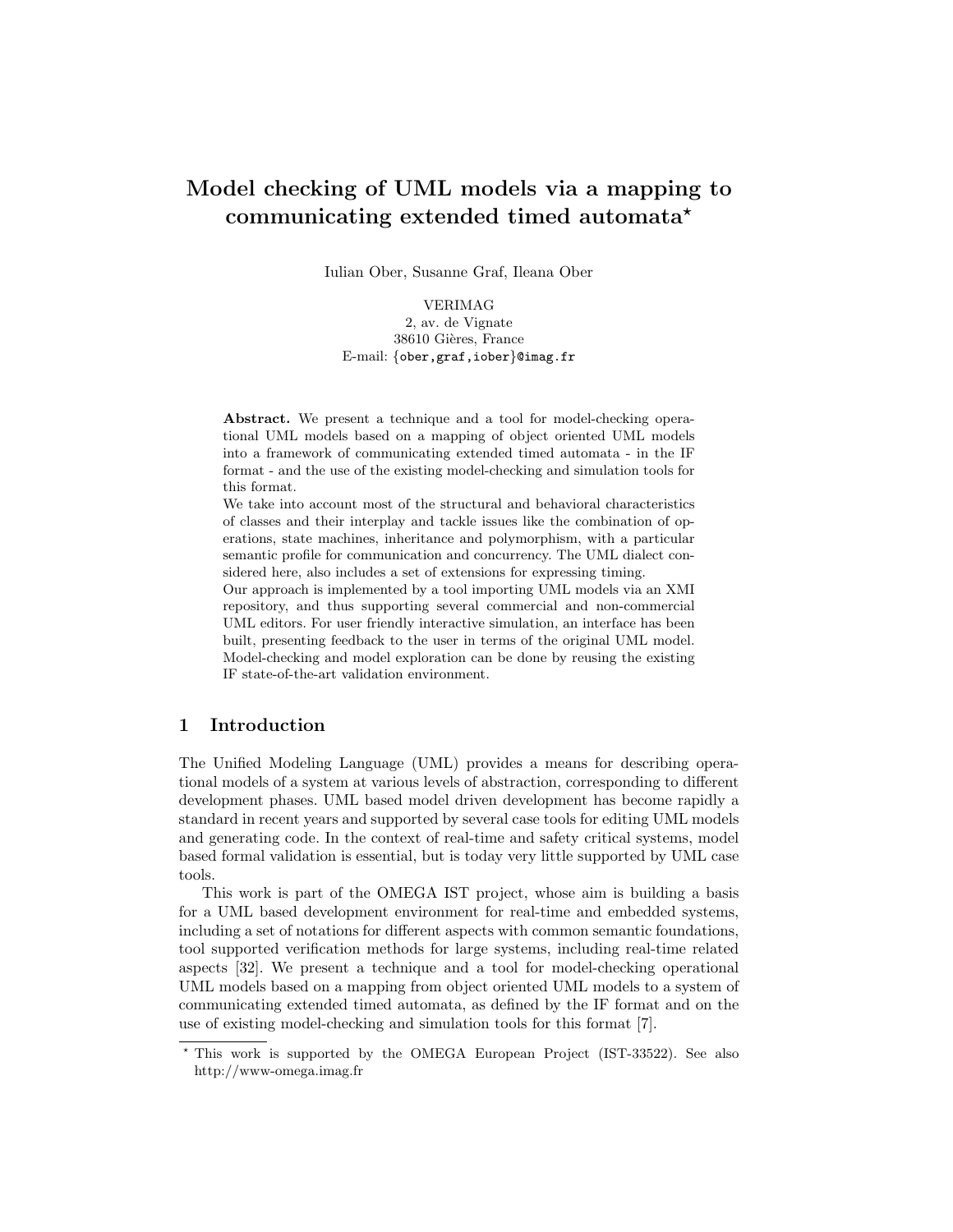The definition of a verification framework for UML models involves a number of design choices. They concern notably the set of covered UML language elements, possible language extensions (such as a formalism for specifying properties to be verified), and the operational semantics of a model.

In terms of language coverage, we focus on the operational part of UML: classes with structural and behavioral features, relationships (associations, inheritance), behavior descriptions through state machines and actions. The issues we tackle, like the combination of operations and state machines, inheritance and polymorphism, run-to-completion and concurrency, go beyond the previous work done in this area (see section 1.1), which has mainly focused on verification of statecharts. Our choices are outlined in section 2.

The formalisation of the operational semantics of UML models is based on a mapping from UML into an intermediate formal representation  $IF[6]$  based on *com*municating extended timed automata (CETA). This choice is motivated by the existence a verification toolset based on this semantic model [7, 9] which has been productively used in a number of research projects and case studies, e.g. in [8, 16]. The main features of the CETA model are presented in section 1.2, and in section 3 we discuss the mapping from UML into this model.

An important issue in designing real-time systems is the ability to capture quantitative timing requirements and assumptions, as well as time dependent behavior. We rely on the extensions defined in the context of the Omega project [17, 15]. We summarize these extensions and their mapping into IF in section 4.

Another important issue is the formalism in which *properties* are expressed. which may range from temporal logics to automata-based specifications. In section 5 we introduce a simple property description language that reuses some concepts from UML (like objects, state machines) while remaining sufficiently expressive for a large class of properties (equivalent to the linear temporal logic LTL). The language of observer objects makes use of concepts that are familiar to any UML user, and has the potential to alleviate the cultural shock of introducing formal dynamic verification to UML models.

Finally, section 6 presents the UML validation toolset. By using the IF tools as underlying simulation and verification engine, the UML tools presented here benefit from a large spectrum of model reduction and analysis techniques already implemented therein, such as static analysis and optimizations for state-space reduction, partial order reductions, some forms of *symbolic* exploration, model minimization and comparison, etc [7, 9]. These techniques improve the scalability of model-checking, which is essential when analyzing UML models.

The techniques and the tool presented in this paper are subject to experimental validation on several larger case studies within the OMEGA project [1].

#### 1.1 Related work

The application of formal analysis techniques (and particularly model checking) to UML is a very active field of study in recent years, as witnessed by the number of papers on this subject ([26, 27, 25, 24, 23, 31, 13, 14, 34, 4] are most often cited).

Like ourselves, most of these authors base their work on an existing model checker (SPIN[20] in the case of [26, 27, 25, 31], COSPAN[19] in the case of [34],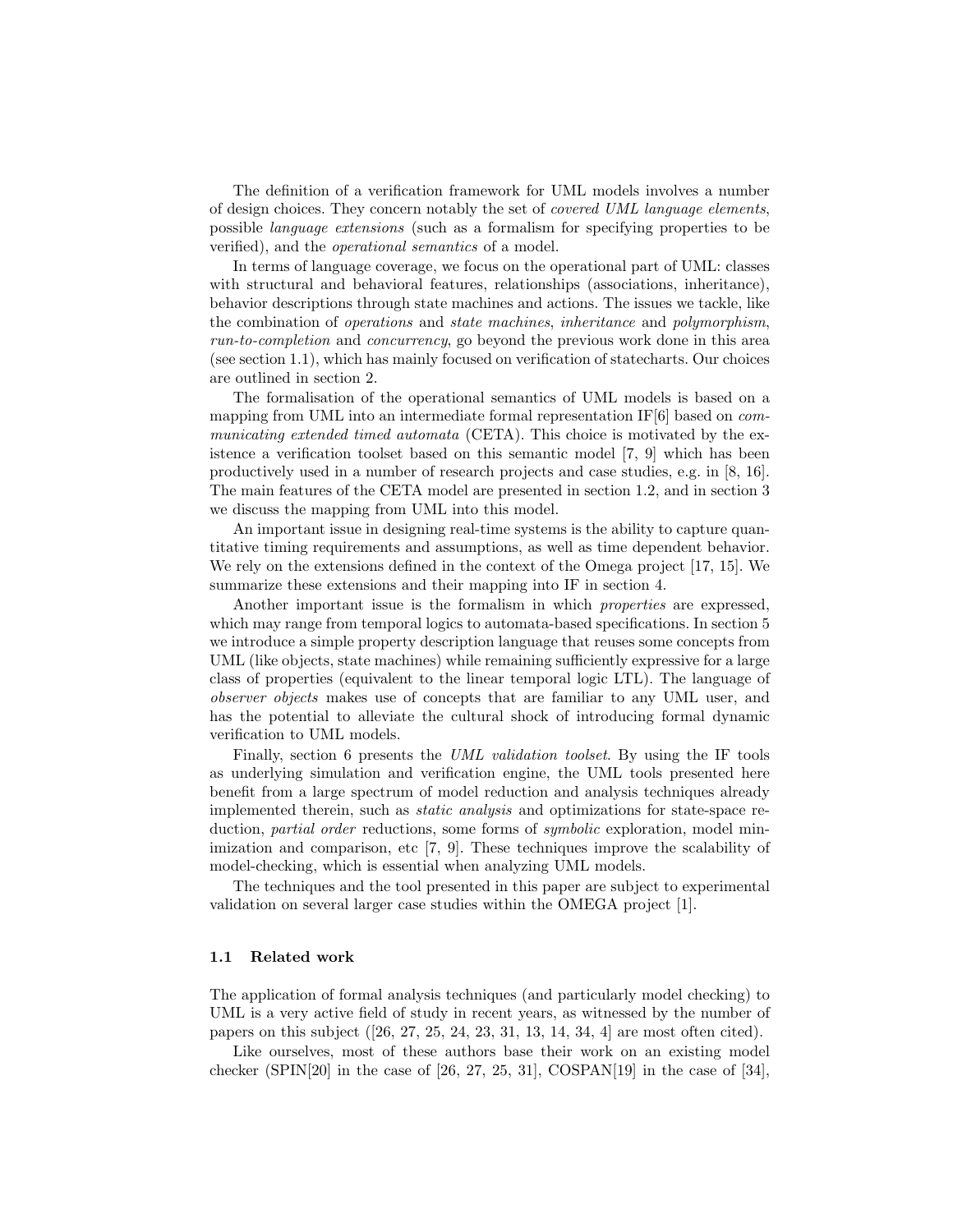

Fig. 1. Constituents of a CETA model.

Kronos[35] for [4] and UPPAAL[22] for [23]), and on the mapping of UML to the input language of the respective tool.

For specifying properties, some authors opt for the property language of the model checker itself (e.g. [25, 26, 27]). Others use UML collaboration diagrams (e.g. [23, 31]) which are too weak to express all relevant properties. We propose to use a variant of UML state machines to express properties in terms of observers.

Concerning language coverage, all previous approaches are restricted to flat class structures (no inheritance) and to behaviors, specified exclusively by statecharts. In this respect, many important features which make UML an object-oriented formalism (inheritance, polymorphism and dynamic binding of operations) are missed. Our approach is, to our knowledge, the first to try to fill this gap.

Our starting point for handling of UML state machines (not described in detail in this paper) was the material cited above together with previous work on Statecharts ([18, 12, 28] to mention only a few). In the definition of our concurrency model we have taken inspiration from our previous assessment of the UML concurrency model [29], and from other positions on this topic (see for example [33]) and we respected the operational semantics defined in the OMEGA project [11].

## 1.2 The back-end model, techniques and tools

The validation approach proposed in this work is based on the formal model of communicating extended timed automata (CETA) and on the IF environment built around this model [7, 9, 10]. We summarize the elements of this model in the following.

#### Modeling with communicating extended automata

The CETA model and IF were developed at VERIMAG in order to provide an instrument for modeling and validating *distributed systems* that can manipulate complex data, may involve dynamic aspects and real time constraints. Additionally, the model allows to describe the semantics of higher level formalisms (e.g. UML or SDL) and has been used as a format for inter-connecting validation tools.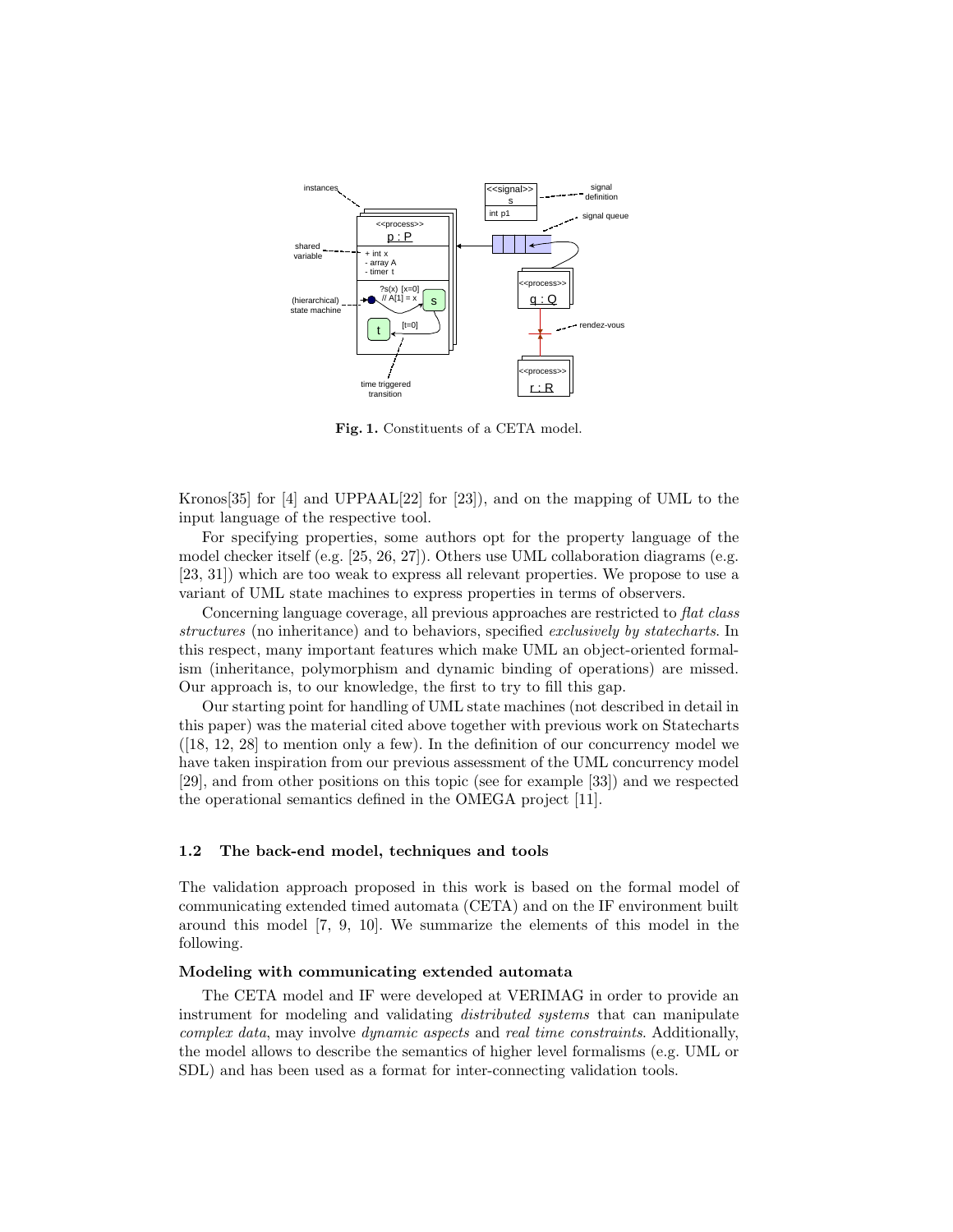In this model, a system is composed of a set of communicating processes that run in parallel (see figure 1). Processes are instances of process types. They have their own identity (PID), they may own complex data variables (defined through ADA-like data type definitions), and their behavior is defined by a state machine. The state machine of a process type may use composite states and the effect of transitions is described using common (structured) imperative statements.

Processes may inter-communicate via asynchronous signals, via shared variables or via rendez-vous. Parallel processes are composed asynchronously (i.e. by interleaving). The model also allows dynamic creation of processes, which is an essential feature for modeling object systems that are by definition dynamic.

The CETA model allows to describe the link between system execution and time progress in a precise manner, and thus offers support for modeling real time constraints. The concepts used by CETA are those of timed automata with urgency [3, 5]: there are special variables called clocks which measure time progress and which can be used in transition guards. A special attribute of each transition, called urgency, specifies how time may progress when the transition is enabled.

#### A framework for modeling priority

On top of the above model, we use a framework for specifying dynamic priorities via partial orders between processes. The framework was formalized in [2]. Basically, a CETA model is associated with a set of priority directives of the form: (state condition)  $\Rightarrow$   $p_1 \prec p_2$ . They are interpreted as follows: given a system state and a directive, if the condition of the directive holds in that state, then process with ID  $p_1$  has priority over  $p_2$  for the next move (meaning that if  $p_1$  has an enabled transition, then  $p_2$  is not allowed to move).

## Property specification with observers

Dynamic properties of CETA/IF models may be expressed using observer au $tomata$ . These are special processes that may monitor<sup>1</sup> the changes in the *state* of a model (variable values, contents of queues, etc.) and the events occurring in it (inputs/outputs, creation/destruction of processes, etc.).

For expressing properties, the states of an observer may be classified (syntactically) as ordinary, error or success. Observers may be used to express safety properties. A re-interpretation of success states as accepting states of a Büchi automaton could also allow observers to express liveness properties.

CETA/IF observers are rooted in the observer concept introduced by Jard, Groz et Monin in the VEDA tool [21]. This intuitive and powerful property specification formalism has been adapted over the past 15 years to other languages (LOTOS, SDL) and implemented by industrial case tools like Telelogic's ObjectGEODE.

## Analysis techniques and the IF-2 toolbox

The IF-2 toolbox [7, 9] is the validation environment built around the model presented before. It is composed of three categories of tools:

1. behavioral tools for simulation, verification of properties, automatic test generation, model manipulation (minimization, comparison). The tools implement

 $^{\rm 1}$  The semantics is that observer transitions synchronize with the transitions of the CETA model.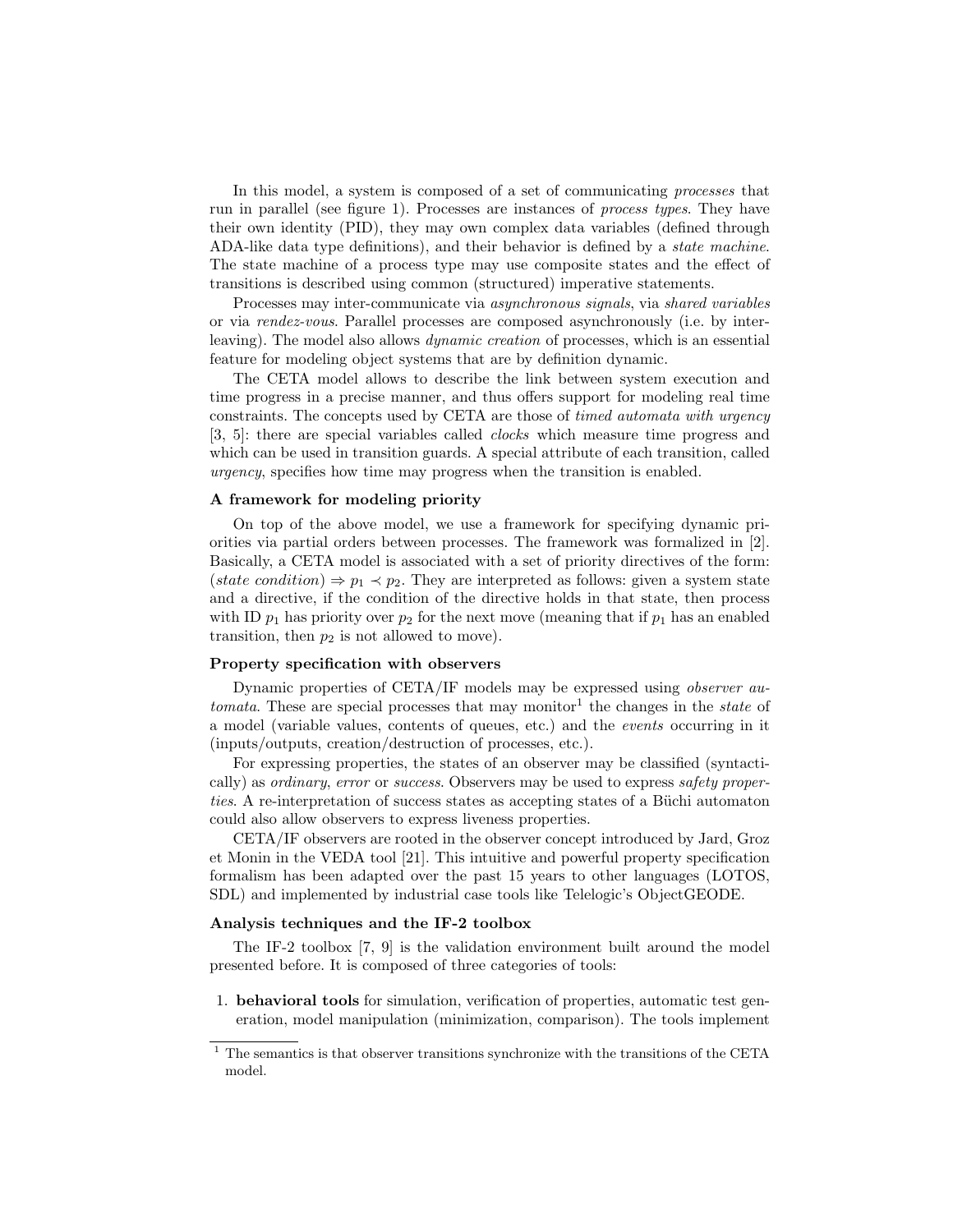techniques such as partial order reductions and symbolic simulation of time, and thus present a good level of scalability.

- 2. static analysis tools which provide source-level optimizations that help reducing furthermore the state space of the models, and thus improve the chance of obtaining results from the behavioral tools. Among the state of the art techniques that are implemented we mention data flow analysis (e.g. dead variable reduction), *slicing* and simple forms of *abstraction*.
- 3. front-ends and exporting tools which provide source-level coupling to higherlevel languages (UML, SDL) and to other verification tools (Spin, Agatha, etc.).

The toolbox has already been used in a series of industrial-size case studies [7, 9].

## 2 Ingredients of UML models

This section outlines our design choices with respect to the UML concepts covered and the computation and to the execution model adopted.

## 2.1 UML concepts covered

In this work we consider an operational subset of UML, which includes the following UML concepts: active and passive *classes* - with their *operations* and *at*tributes, associations, generalizations - including polymorphism and dynamic binding of operations, basic data types, signals, and state machines. State machines are not discussed in this paper as they are already tackled in many previous works like [26, 27, 25, 24, 23, 31, 14, 34, 4].

Additionally to the elements mentioned above, a number of UML extensions for describing timing constraints and assumptions are supported. They were introduced in [15, 17] and are discussed in section 4.

#### 2.2 The execution model

We describe in this section some of the design choices made with respect to the computation and the concurrency model implemented by our method and tools. The purpose is to illustrate some of the particularities of the model and not to give a complete/formal semantics for UML. Actually, a precise semantics is given by our proposed mapping to CETA/IF, outlined in the next section and implemented by our tools.

The execution model presented in the following is the one established by the OMEGA project [11]. Nevertheless, other execution models can be accommodated to our framework by adapting the mapping to CETA/IF accordingly.

Activity groups and concurrency. There are two kinds of classes: active and passive, both being described by attributes, relationships, operations and state machines.

At execution, each instance of an active class defines a concurrency unit called activity group. Each instance of a passive class belongs to exactly one activity group.

Different activity groups execute concurrently, and objects inside the same an activity group execute sequentially. This means that requests (signals or operations)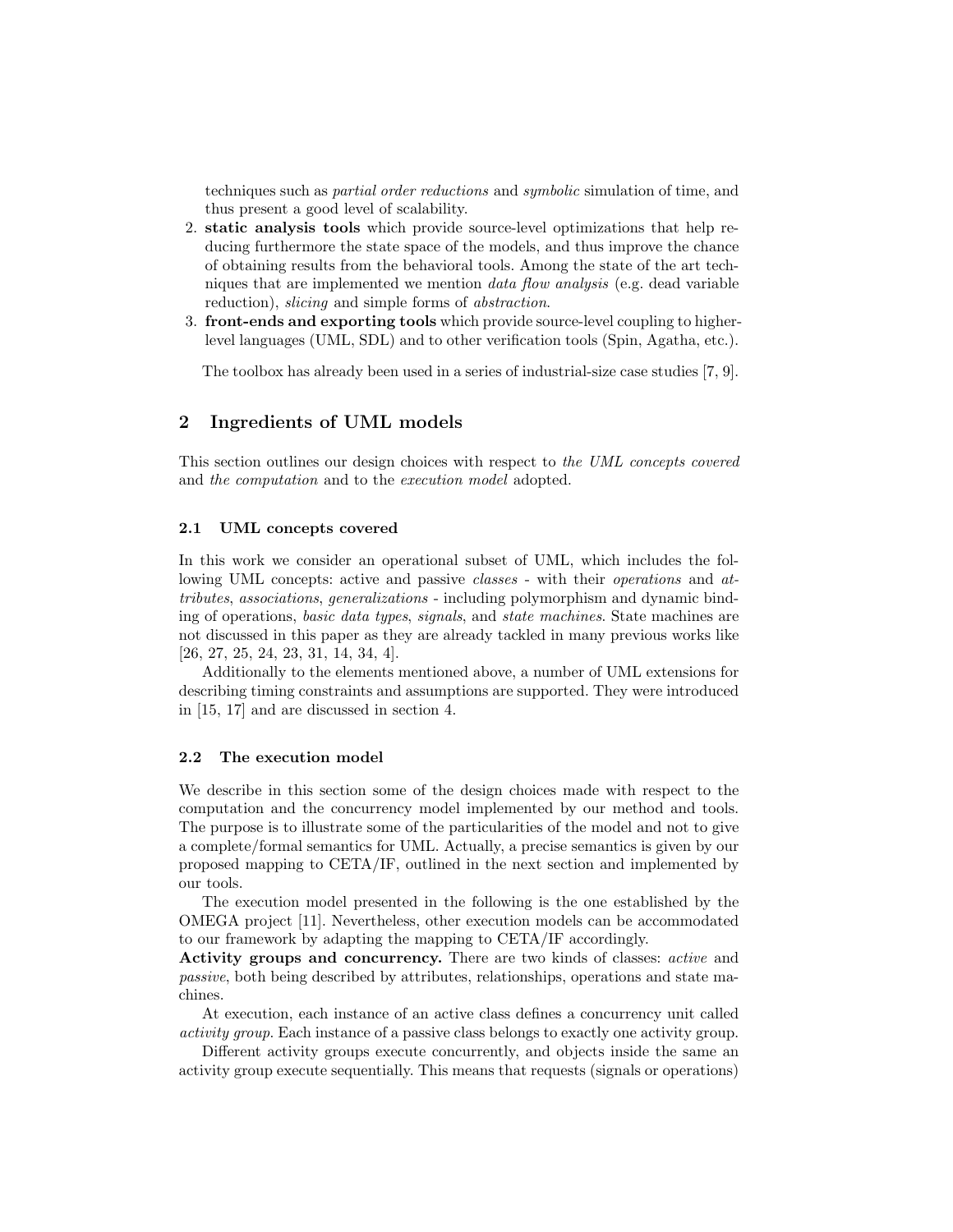are sequentialized at the border of the activity group, and handled one by one when the whole group is stable.

The notion of *stability* is defined as follows: an *object* is stable if it has nothing to execute spontaneously and no pending operation call from inside its group. An activity group is stable when all its objects are stable.

The above notion of stability defines a notion of run-to-completion step for activity groups: a step is the sequence of actions executed by the objects of the group from the moment an external request is taken by one of the group objects, and until the group becomes stable. During a step, other requests coming from outside the activity group are not handled and are enqueued.

Operations and state machines. We assume two kinds of operations (distinguished syntactically), allowed in any class: primitive operations and triggered operations. *Primitive operations* have the body described by a method (with an associated action), while *triggered operations* are handled in the state machine of a class, and their effect is described on transitions. Triggered operations differ from signals in that they may have a return value.

With respect to concurrency, the two kinds of operations are handled differently. At any moment an object having the control may call a primitive operation on an object from the same activity group, and the call is stacked and handled immediately. On the contrary, triggered operations and signals go to the boundary of the active group and are queued for handling in a later run-to-completion step. Primitive operation calls that transgress the boundary of an active group are also queued and handled like signals and triggered operations.

# 3 Mapping UML models to CETA/IF

In this section we give the main lines of the mapping of a UML model to a a CETA model. The idea is to obtain a CETA model whose operational semantics is identical to the desired semantics of the UML model. This additional layer helps us tackle with the complexity of UML, and provides a semantic basis for re-using our existing model checking tools (see section 6).

The mapping is done in a way that all runtime UML entities (objects, call stacks, pending messages, etc.) are identifiable as a part of the CETA model's state. In simulation and verification, this allows tracing back to the UML specification.

#### 3.1 Mapping the object domain to CETA

**Mapping of attributes and associations.** Every class  $X$  is mapped to a process type  $P_X$  that will have a local variable of corresponding type for each attribute or association of X. As inheritance is flattened in the CETA model, all inherited attributes and associations are replicated in the processes corresponding to each heir class.

Activity group management. Each activity group is managed at runtime by a special process of a type called  $GM$ . This process sequentializes the calls coming from outside the activity group, and helps to ensure the run-to-completion policy. In each  $P_X$  there is a local variable *leader*, which points to the  $GM$  process managing its activity group.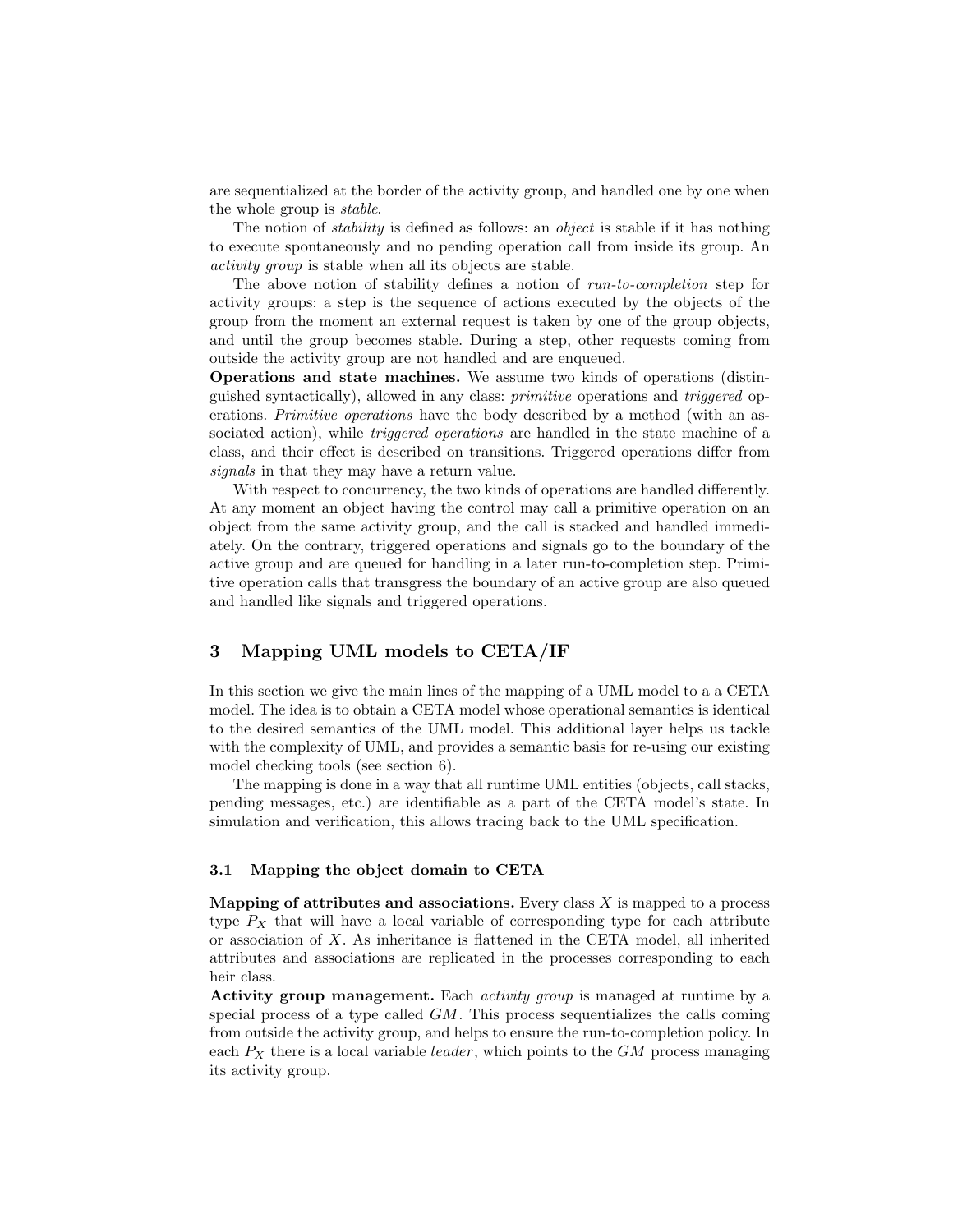Mapping of operations and call polymorphism. For each operation  $m(p_1)$ :  $t_1, p_2 : t_2, \ldots$  in class X, the following components are defined in the CETA model:

- a signal  $call_{X::m}(waiting: pid, caller: pid, called: pid, p_1 : t_1, p_2 : t_2, ...)$  used to indicate an operation call. If the call is made in the same activity group, waiting indicates the process that waits for the completion of the call in order to continue execution. caller designates the process that is waiting for a return value, while callee designates the process corresponding to the object receiving the call (a  $P_X$  instance).
- a signal  $return_{X::m}(r_1 : tr_1, r_2 : tr_2, ...)$  used to indicate the return of an operation call (sent to the caller). Several return values may be sent with it.
- a signal complete<sub>X::m</sub>() used to indicate completion of computation in the operation (may differ from return, as an operation is allowed to return a result and continue computation). This signal is sent to the *waiting* process (see  $call_{X::m}$ ).
- if the operation is *primitive* (see 2.2), a process type  $P_{X::m}(waiting: pid, caller: pid, caller: pid, p_1 : t_1, p_2 : t_2, ...)$ which will describe the behavior of the operation using a CETA automaton. The parameters have the same meaning as in the  $call_{X::m}$  signal. The *callee* PID is used to access local attributes of the called object, via the shared variable mechanism of CETA.
- if the operation is *triggered* (see 2.2), its implementation will be modeled in the state machine of  $P_X$  (see the respective section below). Transitions triggered by a X :: m call event in the UML state machine will be triggered by  $\text{call}_{X::m}$  in the CETA automaton.

The action of invoking an operation  $X:: m$  is modeled in CETA by the sending of a signal  $call_{X::m}$ . The signal is sent either directly to the concerned object (if the caller is in the same group) or to the object's *active group manager* (if the caller is in a different group). The group manager will enqueue the call and will forward it to the destination when the group becomes stable.

The handling of incoming calls is simply modeled by transition loops (in every state<sup>2</sup> of the process  $P_X$ ) which, upon reception of a call<sub>X::m</sub> will create a new instance of the automaton  $P_{X::m}$  and wait for it to finish execution (see sequence diagram in figure 2).

The above mapping provides a simple solution for handling *polymorphic* calls in an inheritance hierarchy: if  $A$  and  $B$  are a class and its heir, both implementing the method m, then  $P_A$  will respond to call<sub>A::m</sub> by creating a handler process  $P_{A::m}$ , while  $P_B$  will respond to both  $call_{A::m}$  and  $call_{B::m}$ , in each case creating a handler process  $P_{B::m}$  (figure 3).

This solution is similar to the one used in most object oriented programming language compilers, where a "method lookup table" is used for dynamic binding of calls to operations; here, the object's state machine plays the role of the lookup table.

**Mapping of constructors.** Constructors (take  $X :: m$  in the following) differ from primitive operations in one respect: their binding is static. As such, they do not need the definition of the  $call_{X::m}$  signal and the call (creation) action is directly the creation of the handler process  $P_{X::m}$ . The handler process begins by creating

 $^2$  This is eased by the fact that CETA/IF support hierarchical automata.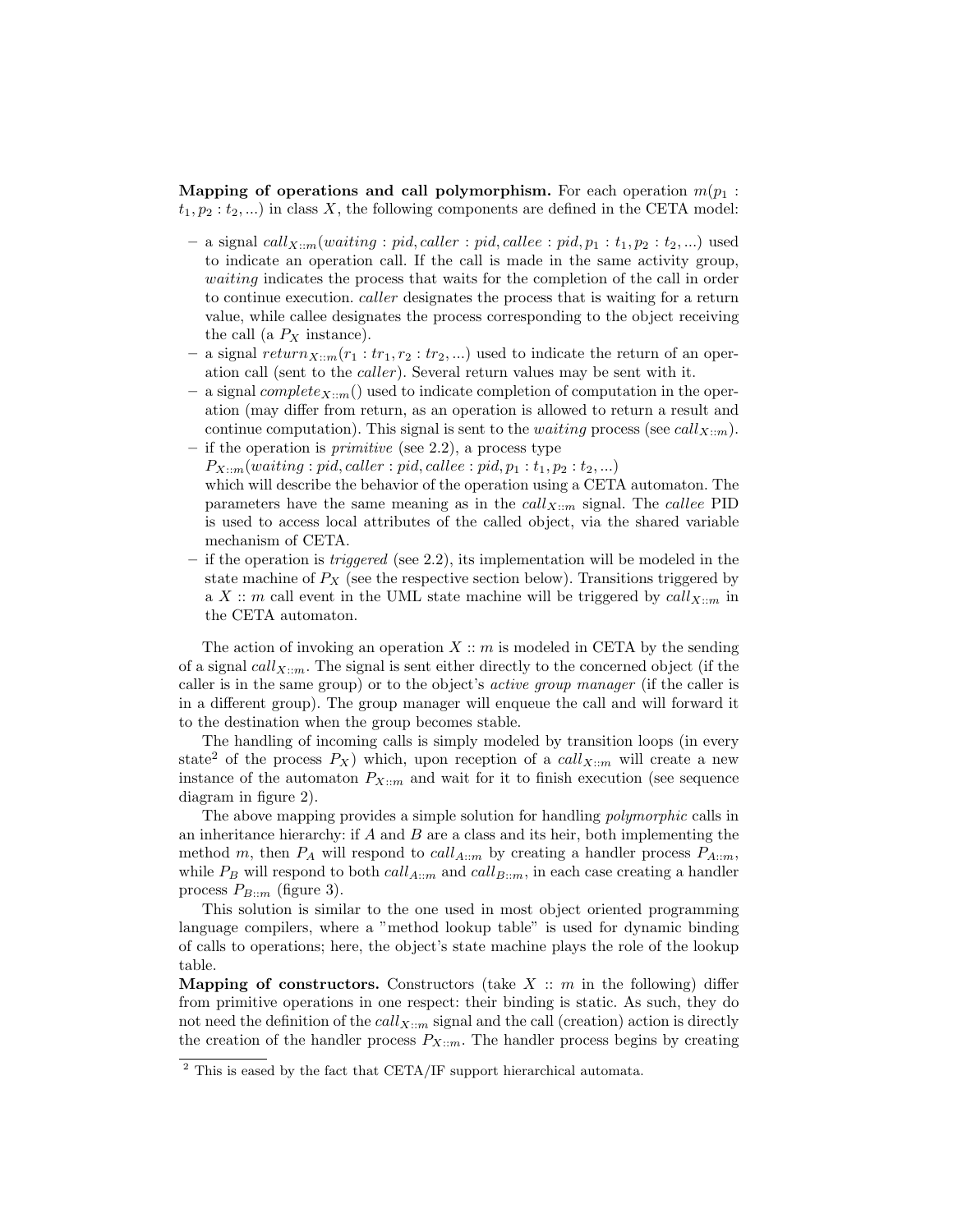

Fig. 2. Handling primitive operation calls using dynamic creation.



Fig. 3. Mapping of primitive operations and inheritance.

a  $P_X$  object and its strong aggregates, after which it continues execution like a normal operation.

Mapping of signals and state machines. UML signals are mapped to signals of the CETA model. UML state machines are mapped almost directly in CETA state machines. Certain transformations are necessary in order to support features that are not directly in the CETA model, such as entry/exit actions, fork/join nodes, history, etc.

Several prior research results tackle the problem of mapping UML statecharts to (hierarchical) automata (e.g.  $[28]$ ). The method we apply is similar to such approaches.

Actions. The action types supported in the original UML model are assignments, signal output, control structure actions, object creation, method call and return. Some are directly mapped to their CETA/IF counterparts, while the others are mapped as mentioned above to special signal emissions (call, return) or process creations.

## 3.2 Modeling run to completion and the activity group concept with dynamic priorities

We discuss here how the concurrency model introduced in section 2.2 is realized in CETA using the dynamic partial priority order mechanism presented in 1.2.

As mentioned, the calls or signals coming from outside an activity group are queued at the border of the group and handled one by one in run-to-completion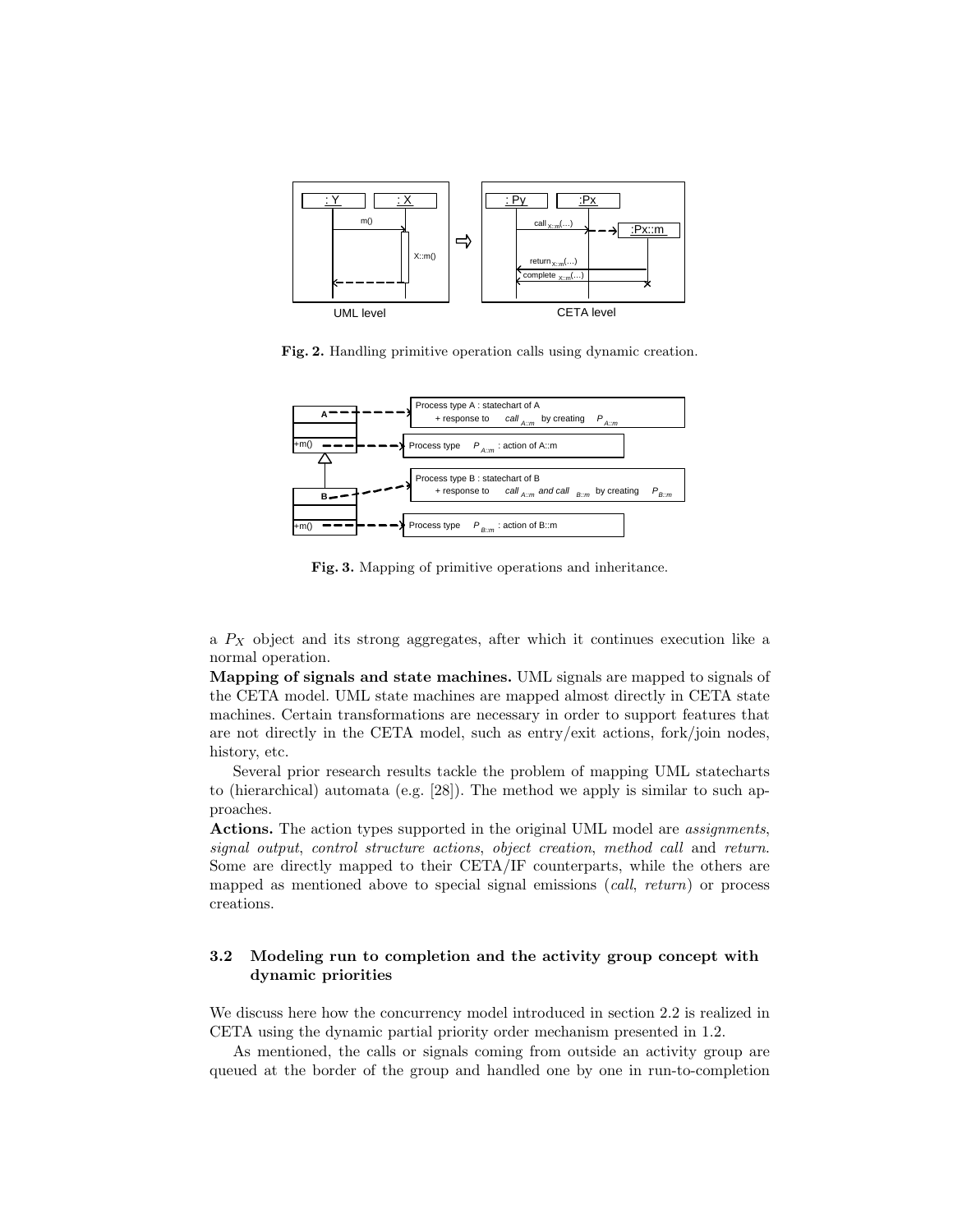steps. In the CETA model, the group management objects  $(GM)$  handle the simple enqueuing and forwarding behavior.

In order to obtain the desired run-to-completion (RTC), the following priority protocol is applied (the rules concern processes representing instances of UML classes, and not the processes representing operation handlers, etc.):

– All objects of a group have higher priorities than their group manager:  $\forall x, y \in (x \cdot leader = y) \Rightarrow x \prec y$ 

This ensures that as long as an object inside the group may move, the group manager will not initiate the next RTC step.

– Each  $GM$  object has an attribute *running* which points to the presently or most recently running object in the group. This attribute behaves like a token that is taken or released by the objects having something to execute. The following priority rule:

 $\forall x, y \in (x = y \cdot \text{leader} \cdot \text{running}) \land (x \neq y) \Rightarrow x \prec y$ 

ensures that as long as an object has something to execute (the continuation of an action, or the initiation of a new spontaneous transition), no other object in the group may run.

 $-$  Every object x with the behavior described by a state chart in UML will execute x.leader.running := x at the beginning of each transition. In regard of the previous rule, such a transition is executed only when the previously running object of the group has reached a stable state, which means that the current object may take the running token safely.

## 4 UML extensions for capturing timing

In order to build a faithful model of a real-time system in UML, one needs to represent two types of timing information:

Time-triggered behavior (prescriptive modeling): this corresponds, for example, to the common practice in real-time programming environments to link the execution of an action to the expiration of a delay (represented sometimes by a timer object).

Knowledge about the timing of events (descriptive modeling): information taken as a hypothesis under which the system works. Examples are the worst case execution times of system actions, scheduler latency, etc.

In addition to that, a high-level UML model may also contain timing *require*ments to be imposed upon the system.

Different UML tools targeting real-time systems adopt different UML extensions for expressing such timing information. A standard UML Real-Time Profile, defined by the OMG [30], provides a common set of concepts for modeling timing, but their definition remains mostly syntactic.

We base our work on the framework defined in [17] for modeling timed systems. The framework reuses some of the concepts of the standard real-time profile [30] (e.g. timers, certain data types), and additionally allows expressing duration constraints between various events occurring in the system.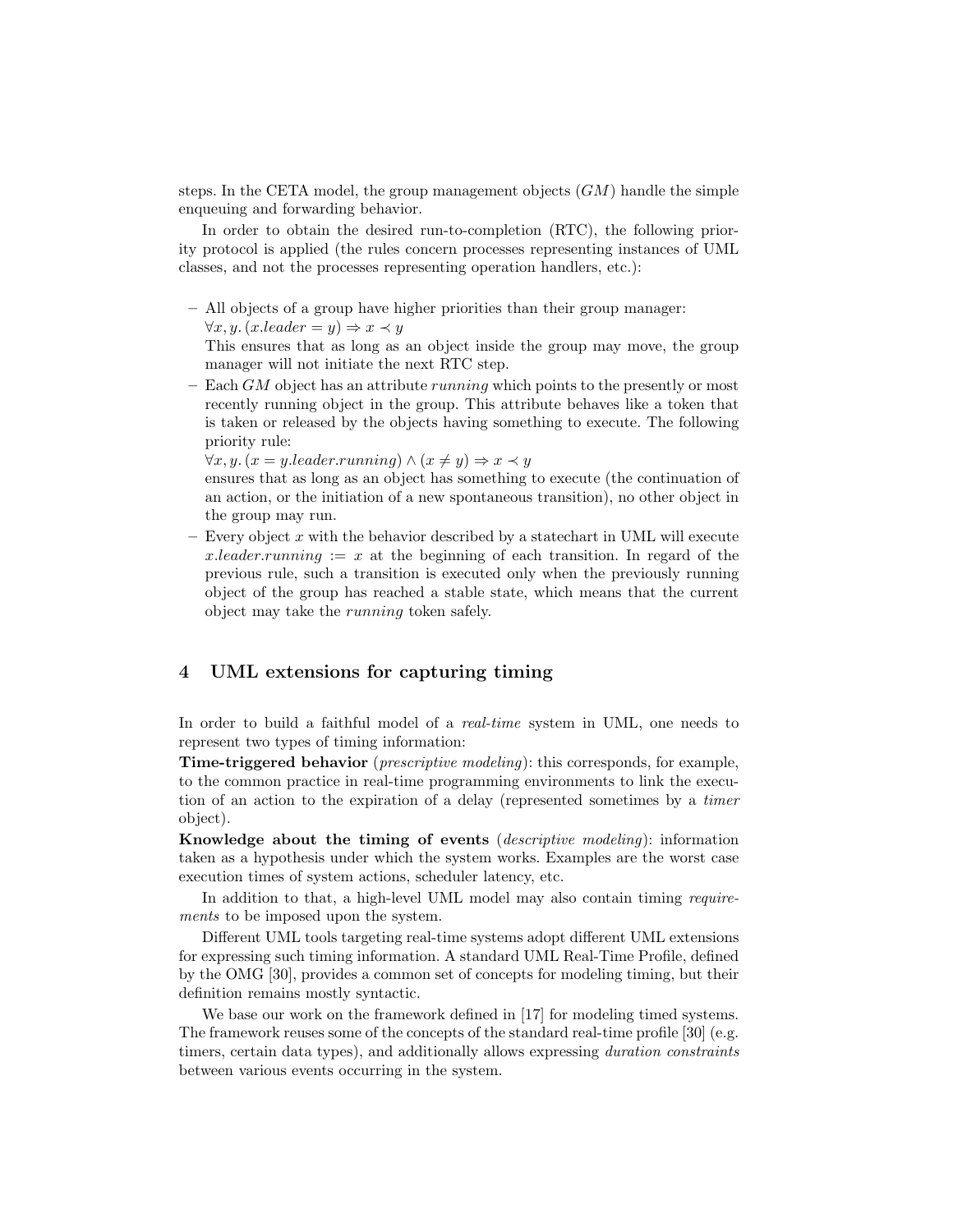#### 4.1 Validation of timed specifications

In this section we present the main concepts taken from [17], that we use in our framework, and we give the principles of their mapping to CETA.

For modeling time-triggered behavior, we are using timer and clock objects compatible with those of [30]. Clocks exist natively in the CETA model, and timers may be simulated using a clock and a manager process.

The modeling of the descriptive timing information makes intensive use of the events occurring in a UML system execution. An event has an occurrence time, a type and a set of related information depending on its type. The event types that can be identified are listed in section 5.2, as they also constitute an essential part of our property specification language (presented in section 5). All these UML events, and their associated parameters, can be identified in the CETA model. For example: the UML event of invoking an operation  $X :: m$  equates to the CETA event of sending the  $call_{X::m}$  signal, etc.

If several events of the same type and with the same parameters may occur during a run, there are mechanisms for identifying the particular event occurrence that is relevant in a certain context.

Between the events identified as above, we may define duration constraints. The constraints may be either assumptions (hypotheses to be enforced upon the system runs) or *assertions* (properties to be tested on system runs).

The class diagram example in figure 4 shows how these events and duration constraints may be used in a UML model. This model describes a typical clientserver architecture in which worker objects on the server are supposed to expire after a fixed delay of 10 seconds. A timing assumption attached to the client says that: "whenever a client connects to the server, it will make a request before its worker object expires, that is before 10 seconds".

In a CETA context, for testing or enforcing a timing constraint from the UML model, we are presented with two alternatives. The first alternative corresponds to the case when the constraint is local to a CETA process, in the sense that all involved events are directly observed by the process. (For example, the outputs and inputs of a process are directly observed by itself, but they are not visible to other processes.) This is the case in figure 4. In this case, the constraint may be tested or enforced by the CETA process itself, using an additional clock for measuring the duration concerned by the constraint, as well as a CETA transition with an appropriate guard on that clock.

In the second alternative the constraint is not local to a CETA process (we call it global). In that case, the constraint will be tested or enforced by a CETA observer running in parallel with the system.

The tools will ensure that runs not satisfying a constraint are either ignored – if it is an assumption, or diagnosed as error – if it is an assertion.

#### 5 Dynamic properties written as UML observers

We discuss in this section a technique for specifying and verifying dynamic properties of UML models, that we call UML observers. Similarly to CETA observer automata (section 1.2), UML observers are special objects which run in parallel with a UML system and monitor its *state* and the *events* that occur.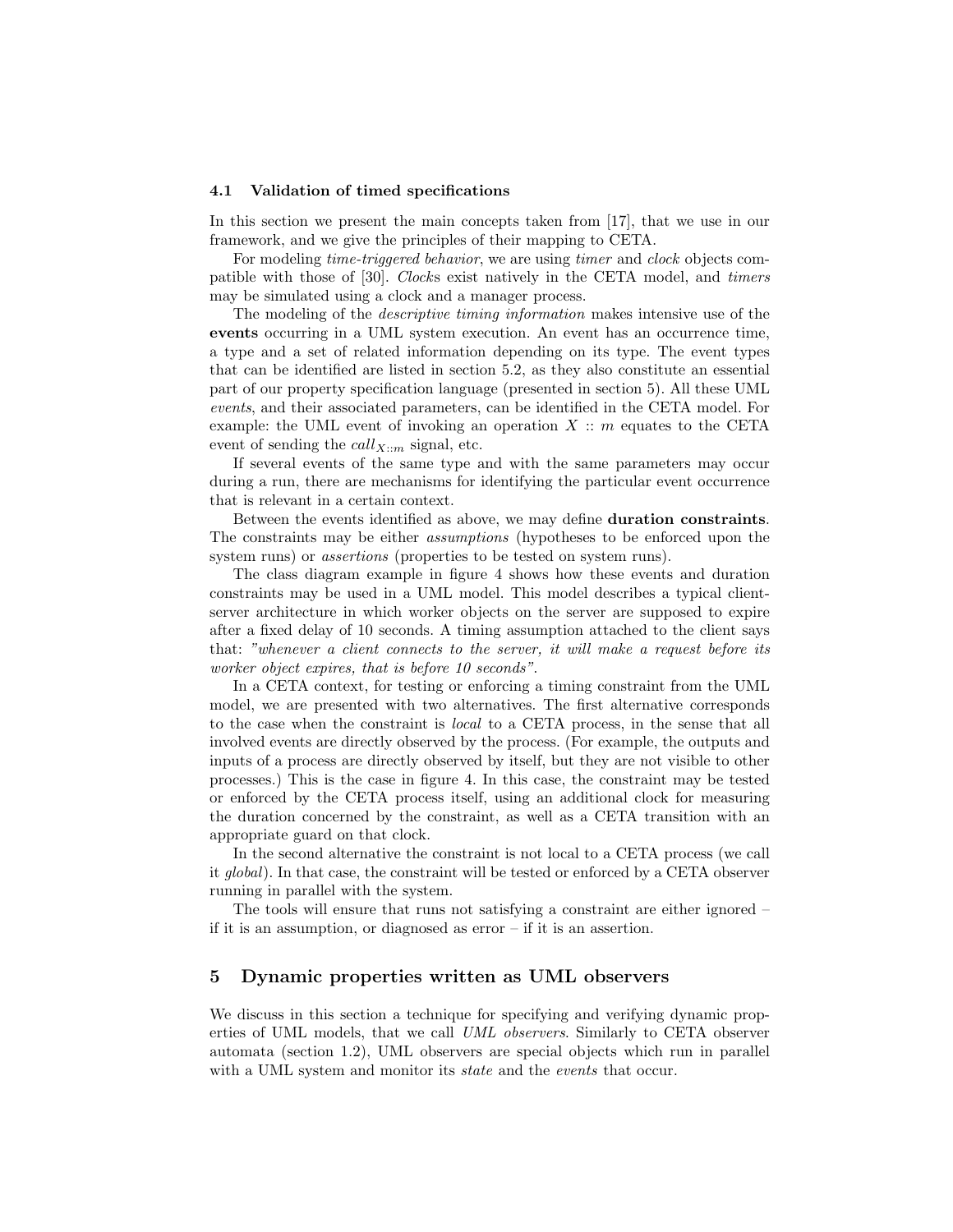

Fig. 4. Using events to describe timing constraints.



Fig. 5. Example of observer for a safety property.

Syntactically, observers are described by special UML classes stereotyped with  $\ll$ observer $\gg$ . They may own attributes and methods, and may be created dynamically. An important part of the observer is its state machine, which is triggered by events occurring in the UML model, as we will see in the following. The main issue in defining UML observers is the choice of visible event types (which include specific UML event types like operation invocation, etc.).

For UML users, the advantage of UML observers compared to other property specification languages is that they use concepts that are known to UML designers (event driven state machines) while remaining sufficiently formal and expressive.

#### 5.1 An example of property

Let us take a simple example: assume that we have a point-to-point communication protocol described in UML. Two interfaces  $TX$  and  $RX$  encapsulate the transmission and reception operations, and, to simplify, at runtime there exists exactly one object implementing each interface. The interface  $TX$  has one blocking operation  $put(p : Data)$  (where Data is the packet type) and the interface RX has one blocking operation  $get()$  that returns a Data.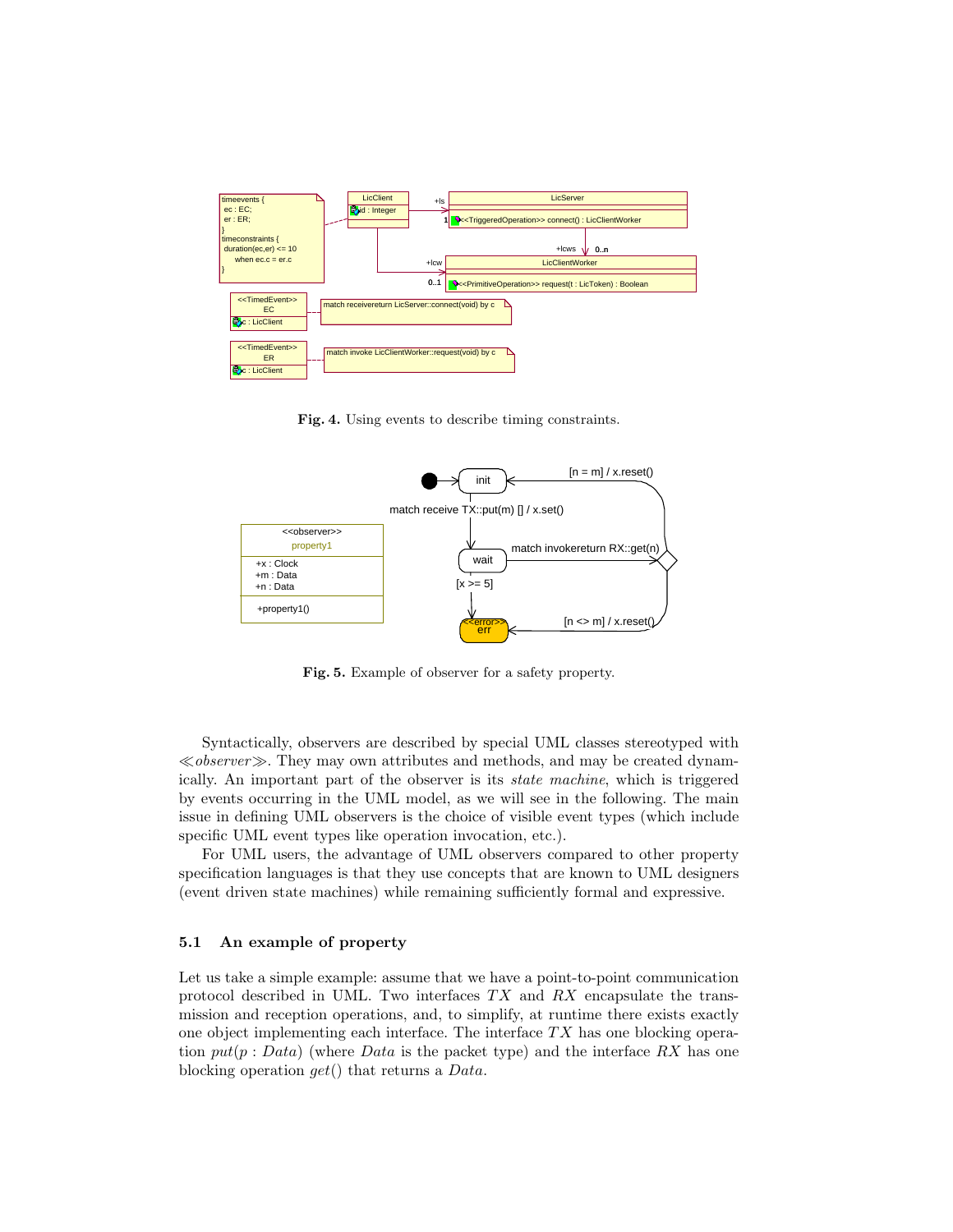Assume that we want to express the following reliability property: whenever put is called with some Data, within at most 5 time units the same Data is received at the other end. This also supposes that the user at the other end has called get within this time frame, reception being signified by the return from get. This property is specified in the observer in figure 5.

#### 5.2 Basic observer ingredients

An important ingredient of the observer in figure 5 are the event specifications on some transitions. Here, the notion of event and the event types are the ones introduced in [17]:

- Events related to operation calls: invoke, receive (reception of call), accept (start of actual processing of call – may be different from receive), invokereturn (sending of a return value), receivereturn (reception of the return value), acceptreturn (actual consumption of the return value).
- Events related to *signal exchange*: send, receive, consume.
- Events related to *actions or transitions*: **start**, end (of execution).
- Events related to *states*: **entry**, **exit**.
- Events related to timers (this notion is specific to the model considered in [15, 17] and in this work): set, reset, occur, consume.

The trigger of an observer transition may be a match clause, in which case the transition will be triggered by certain types of events occurring in the UML model. The clause specifies the type of event (e.g. receive in figure 5), some related information (e.g. the operation name  $TX::put$ ) and observer variables that may receive related information (e.g.  $m$  which receives the value of the  $Data$  parameter of put in the concerned call).

Besides events, an observer may access any part of the state of the UML model: object attributes and state, signal queues.

As in CETA/IF observers, properties are expressed by classifying observer states as error, success or ordinary.

Writing timing properties. Certain timing properties may be expressed directly in a UML model using the extensions presented in section 4. However, more complicated properties which involve several events and more arbitrary ordering between them may be written using observers. In order to express quantitative timing properties, observers may use the concepts available in our extension of UML, such as clocks.

# 6 The simulation and verification toolset

The principles presented in the previous sections are being implemented in the UML-IF validation toolbox<sup>3</sup>, the architecture of which is shown in figure 6. With this tool, a designer may simulate and verify UML models and observers developed in third-party editors<sup>4</sup> and stored in  $XML<sup>5</sup>$  format. The functionality offered by the

 $\frac{3}{3}$  See http://www-verimag.imag.fr/ $\delta$ ber/IFx.

<sup>4</sup> Rational Rose, I-Logix Rhapsody and Argo UML have been tested for the moment.

<sup>5</sup> XMI 1.0 or 1.1 for UML 1.4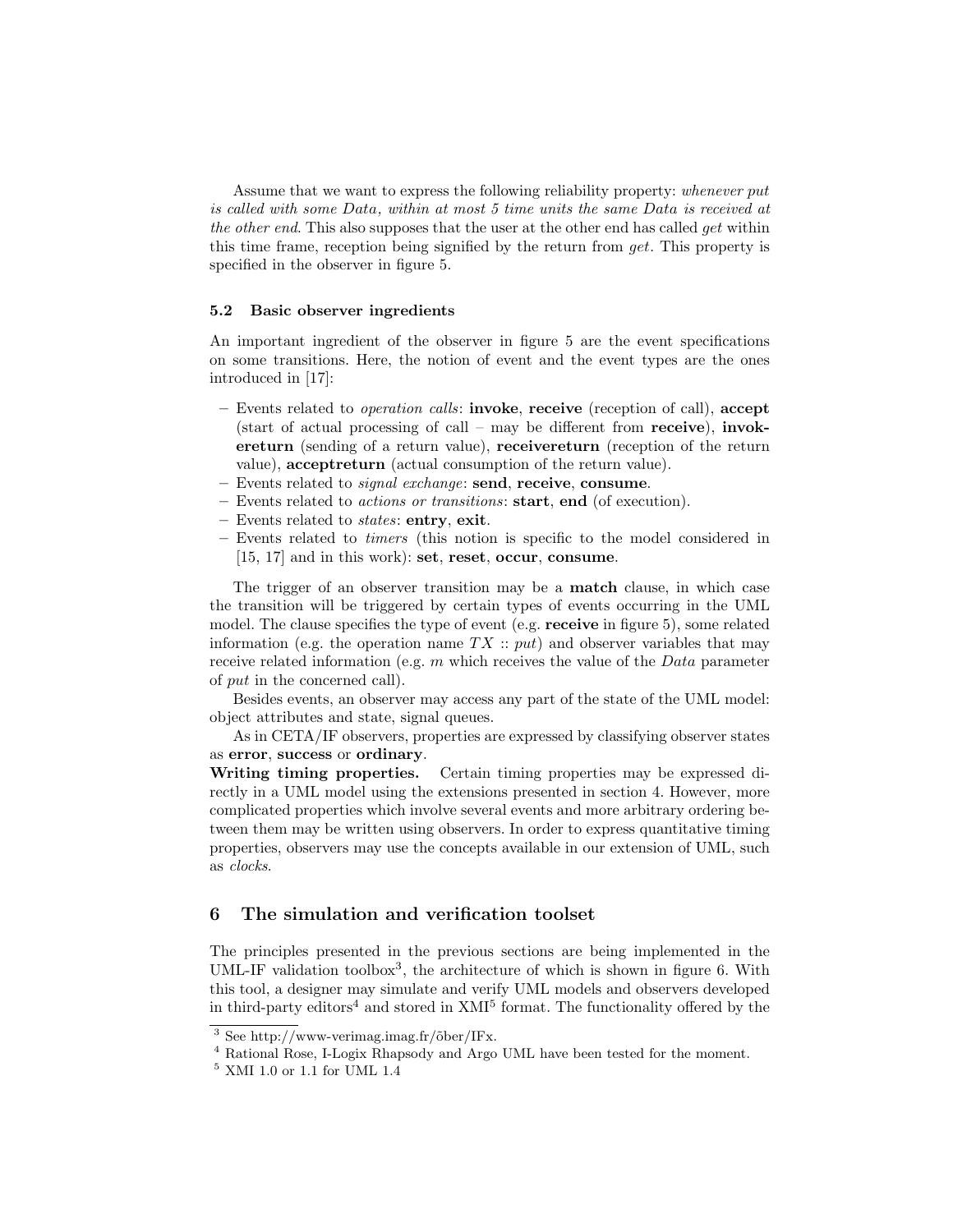

Fig. 6. Architecture of the UML-IF validation toolbox.

tool, is that of an advanced debugger (with step-back, scenario generation, etc.) doubled by a model checker for properties expressed as observers.

In a first phase, the tool generates an IF specification and a set of IF observers corresponding to the model. In a second phase, it drives the IF simulation and verification tools so that the validation results fed back to the user may be marshaled back to level of the original model. Ultimately, the IF back-end tools shall be invisible to the UML designer.

As mentioned in the introduction, by using the IF tools as underlying engine, the UML tools have access to several model reduction and analysis techniques already implemented. Such techniques aim at improving the scalability of the tools, essential in a UML context. Among them, it is worth mentioning static analysis and optimizations for state-space reduction, partial order reductions, some forms of symbolic exploration, model minimization and comparison [7, 9].

A first version of this toolset exists and is currently being used on several case studies in the context of the OMEGA project.

# 7 Conclusions and plans for future work

We have presented a method and a tool for validating UML models by simulation and model checking, based on a mapping to an automata-based model (communicating extended timed automata).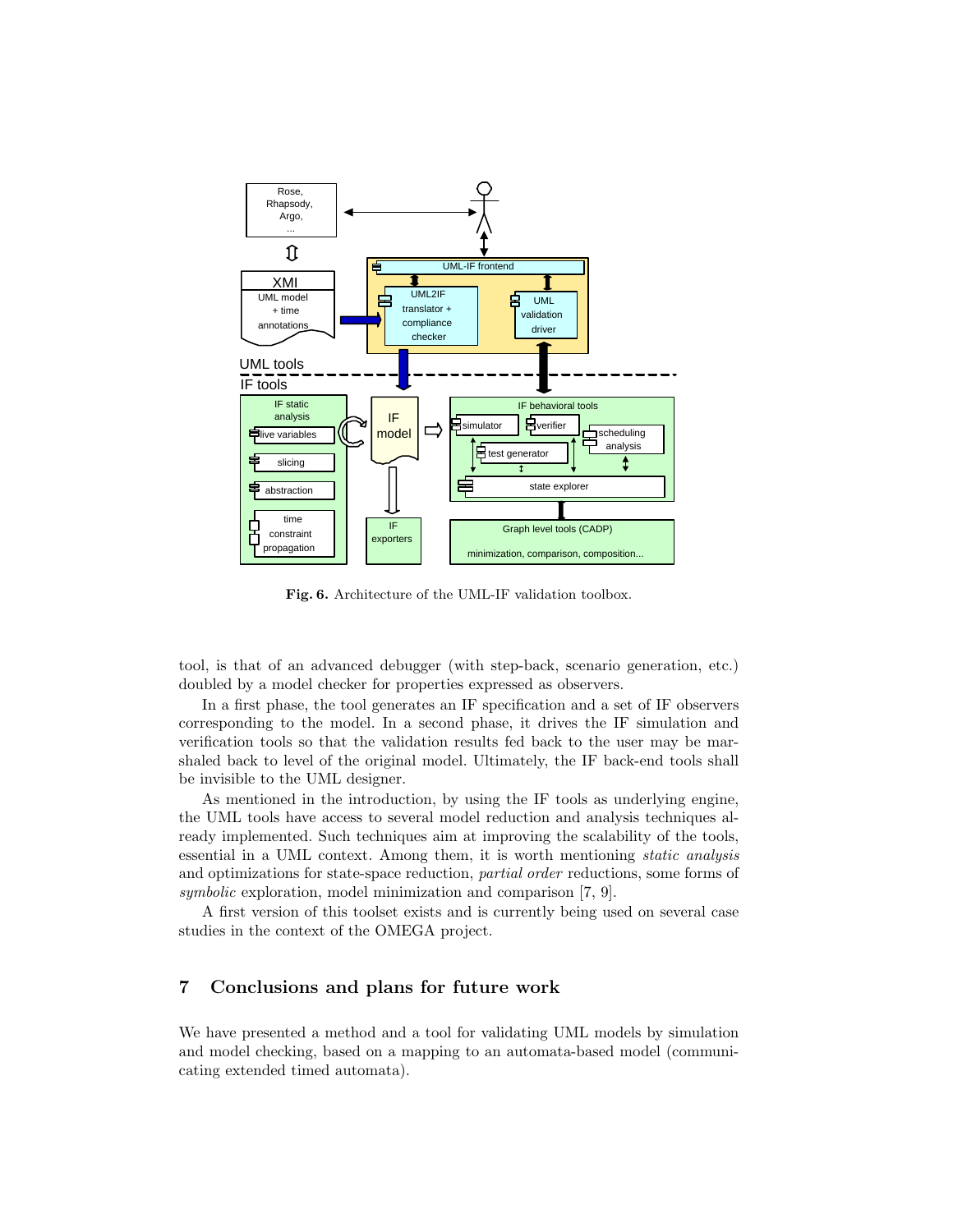Although this problem has been previously studied [13, 26, 25, 24, 23, 31], our approach introduces a new dimension by considering the important object-oriented features present in UML: inheritance, polymorphism and dynamic binding of operations, and their interplay with statecharts. We give a solution for modeling these concepts with automata: operations are modeled by dynamically created automata, and thus call stacks are implicitly represented by chains of communicating automata. Dynamic binding is achieved through the use of signals for operation invocation. We also give a solution for modeling run-to-completion and a chosen concurrency semantics using dynamic priorities.

Our experiments on small case studies show that the simulation and model checking overhead introduced by modeling these object-oriented aspects remains low, thus not hampering the scalability of the approach.

For writing and verifying dynamic properties, we propose a formalism that remains within the framework of UML: observer objects. We believe this is an important issue for the adoption of formal techniques by the UML community. Observers are a natural way of writing a large class of properties (linear properties with quantitative time).

The plans for future work include the following main directions:

- assessment of the applicability of our technique to larger models: the tool is beginning to be applied to a set of four case studies provided by industrial partners in the OMEGA project.
- extension of the language scope covered by the tool: we plan to integrate the component and architecture specification framework defined in OMEGA.
- improvement of the ergonomics and integration of the toolset (e.g. the presentation of validation results in terms of the UML model).

# References

- [1] http://www-omega.imag.fr website of the IST OMEGA project.
- $[2]$  K. Altisen, G. Gössler, and J. Sifakis. A methodology for the construction of scheduled systems. In M. Joseph, editor, *proc. FTRTFT 2000*, volume 1926 of *LNCS*, pages 106–120. Springer-Verlag, 2000.
- [3] R. Alur and D.L. Dill. A theory of timed automata. In TCS94, 1994.
- [4] Vieri Del Bianco, Luigi Lavazza, and Marco Mauri. Model checking UML specifications of real time software. In Proceedings of 8th International Conference on Engineering of Complex Computer Systems. IEEE, 2002.
- [5] S. Bornot and J. Sifakis. An algebraic framework for urgency. Information and Computation, 163, 2000.
- [6] M. Bozga, J.Cl. Fernandez, L. Ghirvu, S. Graf, J.P. Krimm, and L. Mounier. IF: An intermediate representation and validation environment for timed asynchronous systems. In Proceedings of Symposium on Formal Methods 99, Toulouse, number 1708 in LNCS. Springer Verlag, September 1999.
- [7] M. Bozga, S. Graf, and L. Mounier. IF-2.0: A validation environment for componentbased real-time systems. In Proceedings of Conference on Computer Aided Verification, CAV'02, Copenhagen, LNCS. Springer Verlag, June 2002.
- [8] M. Bozga, D. Lesens, and L. Mounier. Model-Checking Ariane-5 Flight Program. In Proceedings of FMICS'01 (Paris, France), pages 211–227. INRIA, 2001.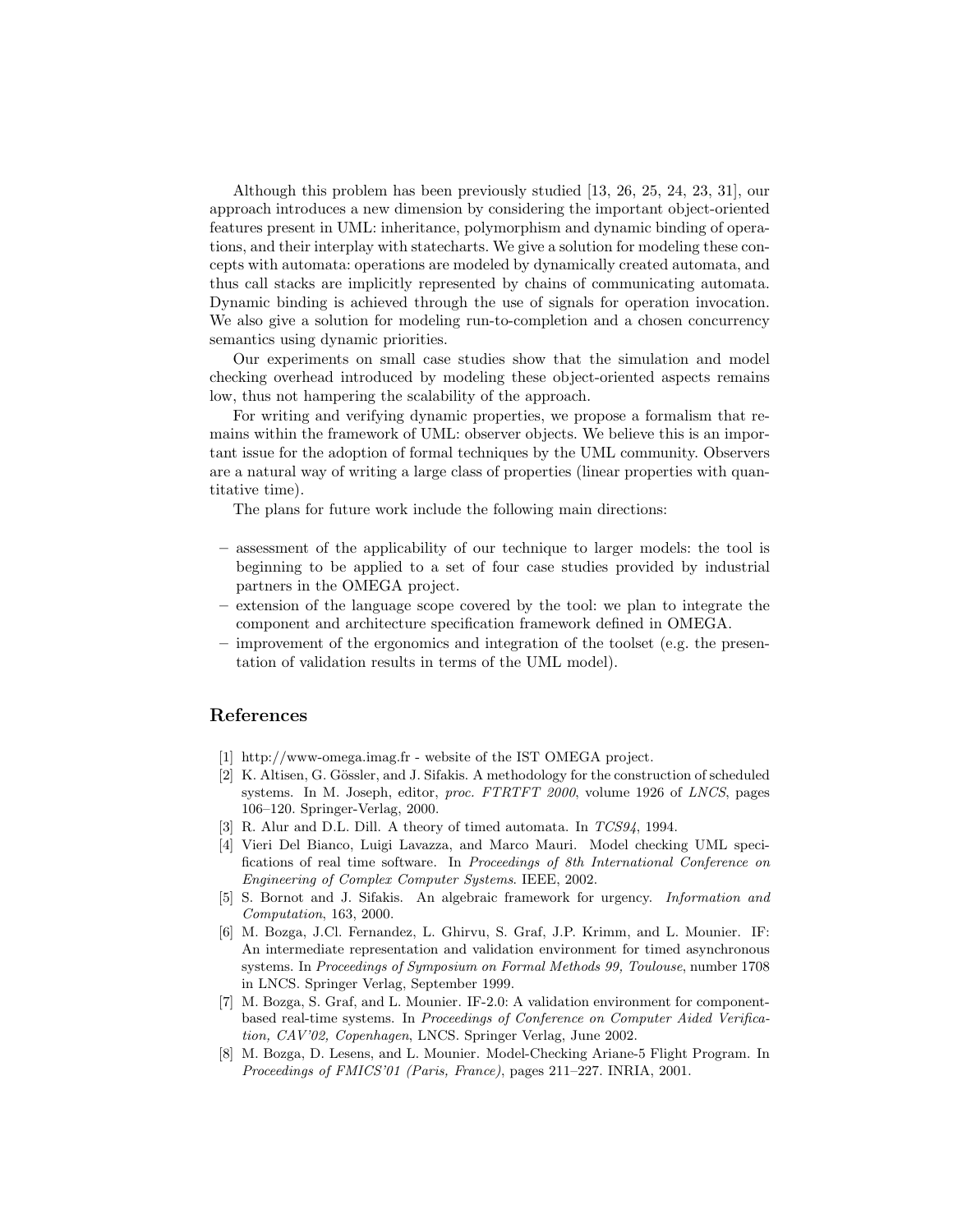- [9] Marius Bozga, Susanne Graf, and Laurent Mounier. Automated validation of distributed software using the IF environment. In 2001 IEEE International Symposium on Network Computing and Applications (NCA 2001). IEEE, October 2001.
- [10] Marius Bozga and Yassine Lakhnech. IF-2.0 common language operational semantics. Technical report, 2002. Deliverable of the IST Advance project, available from the authors.
- [11] W. Damm, B. Josko, A. Pnueli, and A. Votintseva. Understanding UML: A formal semantics of concurrency and communication in real-time UML. In Proceedings of FMCO'02, LNCS. Springer Verlag, November 2002.
- [12] Werner Damm, Bernhard Josko, Hardi Hungar, and Amir Pnueli. A compositional real-time semantics of STATEMATE designs. Lecture Notes in Computer Science, 1536:186–238, 1998.
- [13] Alexandre David, M. Oliver Möller, and Wang Yi. Formal Verification of UML Statecharts with Real-Time Extensions. In R.-D. Kutsche and H. Weber, editors, Fundamental Approaches to Software Engineering (FASE'2002), volume 2306 of LNCS, pages 218–232. Springer-Verlag, April 2002.
- [14] Maria del Mar Gallardo, Pedro Merino, and Ernesto Pimentel. Debugging UML designs with model checking. Journal of Object Technology, 1(2):101–117, August 2002. (http://www.jot.fm/issues/issue 2002 07/article1).
- [15] S. Graf and I. Ober. A real-time profile for UML and how to adapt it to SDL. In Proceedings of SDL Forum 2003 (to appear), LNCS, 2003.
- [16] Susanne Graf and Guoping Jia. Verification experiments on the MASCARA protocol. In Proceedings of SPIN Workshop '01 (Toronto, Canada), January 2001.
- [17] Susanne Graf, Ileana Ober, and Iulian Ober. Timed annotations with UML. Submitted to SVERTS'2003, 2003.
- [18] David Harel and Amnon Naamad. The STATEMATE semantics of statecharts. ACM Transactions on Software Engineering and Methodology, 5(4):293–333, 1996.
- [19] Z. Har'El and R. P. Kurshan. Software for Analysis of Coordination. In Conference on System Science Engineering. Pergamon Press, 1988.
- [20] G. J. Holzmann. The model-checker SPIN. IEEE Trans. on Software Engineering, 23(5), 1999.
- [21] C. Jard, R. Groz, and J.F. Monin. Development of VEDA, a prototyping tool for distributed algorithms. IEEE Transactions on Software Engineering, 14(3):339–352, March 1988.
- [22] H. Jensen, K.G. Larsen, and A. Skou. Scaling up Uppaal: Automatic verification of real-time systems using compositionality and abstraction. In FTRTFT 2000, 2000.
- [23] Alexander Knapp, Stephan Merz, and Christopher Rauh. Model checking timed UML state machines and collaborations. In W. Damm and E.-R. Olderog, editors, 7th Intl. Symp. Formal Techniques in Real-Time and Fault Tolerant Systems (FTRTFT 2002), volume 2469 of Lecture Notes in Computer Science, pages 395–414, Oldenburg, Germany, September 2002. Springer-Verlag.
- [24] Gihwon Kwon. Rewrite rules and operational semantics for model checking UML statecharts. In Bran Selic Andy Evans, Stuart Kent, editor, Proceedings of UML'2000, volume 1939 of Lecture Notes in Computer Science. Springer-Verlag, 2000.
- [25] D. Latella, I. Majzik, and M. Massink. Automatic verification of a behavioral subset of UML statechart diagrams using the SPiN model-checker. Formal Aspects of Computing, (11), 1999.
- [26] J. Lilius and I.P. Paltor. Formalizing UML state machines for model checking. In Rumpe France, editor, Proceedings of UML'1999, volume 1723 of Lecture Notes in Computer Science. Springer-Verlag, 1999.
- [27] Johan Lilius and Ivan Porres Paltor. vUML: A tool for verifying UML models. In Proceedings of 14th IEEE International Conference on Automated Software Engineering. IEEE, 1999.